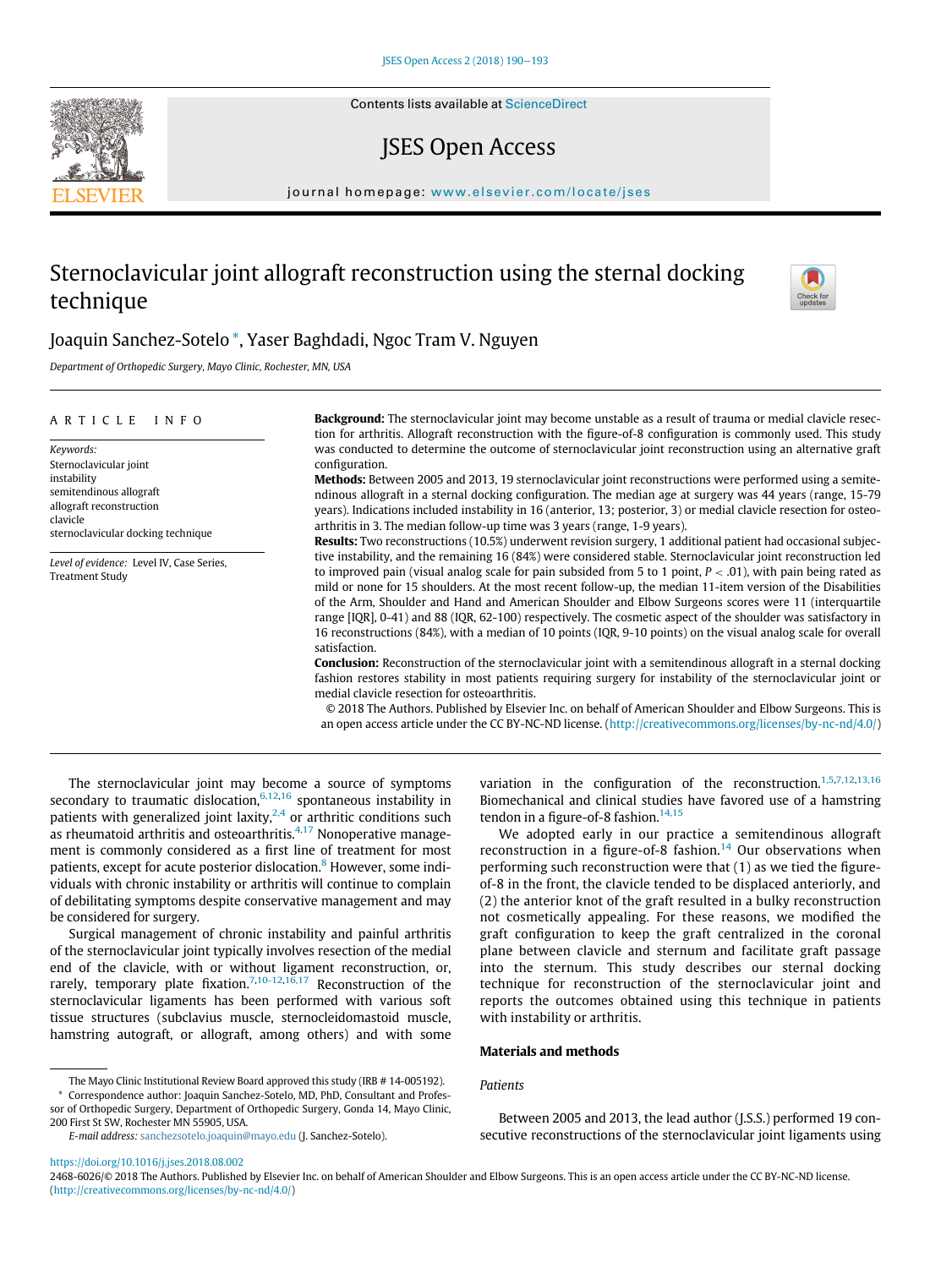a tendon allograft in a sternal docking fashion in 18 patients (1 patient underwent bilateral reconstructions). There were 11 men and 7 women, with a mean age at the time of reconstruction of 42 years (range, 17-79 years).

The indications for surgery were sternoclavicular joint instability in 16 shoulders (15 patients) and osteoarthritis in 3 shoulders. Of the 15 patients with instability, the patient with bilateral instability reported no history of trauma and had generalized ligamentous hyperlaxity. The remaining 14 patients related their instability to a motor vehicle accident (7 shoulders) or a fall (7 shoulders). The instability pattern was anterior in 13 shoulders and posterior in 3 shoulders. For patients with a clear history of trauma, the average time between injury and surgery was 3.9 years (range, 1 month-26 years). All patients were evaluated preoperatively with a physical examination, plain radiographs, and computed tomography of both sternoclavicular joints with 3-dimensional reconstruction. All patients had undergone a trial of conservative treatment before surgery.

### Surgical technique

All operations were performed with the patient under general anesthesia and supine. The head of the table was raised approximately 30° from the horizontal. The affected upper extremity was draped free, and both sternoclavicular joints were included in the surgical field. Exposure was performed through an anterior skin incision centered across the inferior third of the affected sternoclavicular joint.

Once the joint was exposed, the medial 5 to 10 mm of the clavicle was resected with a micro sagittal saw. Care was taken to remove the medial bone fragment subperiosteally without undue traction to prevent injury to the structures posterior to the joint. Any nonunited fragments in patients with fracture dislocations were removed.

<span id="page-1-0"></span>Two holes were created on the anteroinferior and anterosuperior aspects of the medial clavicle exiting into the medullary canal using a high-speed 4.0-mm burr. A curette may be used to remove cancellous bone between the canal and the clavicle perforations. The same burr was used to create an oblong hole on the sternal facet of the sternoclavicular joint. Two additional holes were created on the anterior cortex of the sternum superiorly and inferiorly, and a curette was used to communicate these 2 holes with the 1 oblong hole created on the sternal articular facet.

All reconstructions were performed using a semitendinous allograft. The allograft was split in half for smaller patients, whereas the whole diameter of the graft was used in larger patients. The length of the graft may be measured with a suture passed along the planned graft trajectory or can be determined in situ after the graft has been placed, which is our preferred method Once the graft is placed through its course with #2 FiberWire suture (Arthrex, Naples, FL, USA) in only one end, the graft is cycled, and the second suture is placed at the length that would provide ideal tension. A nonabsorbable suture (#2 FiberWire) was placed in a running locking configuration on each end of the graft.

The graft was then passed in a sternal docking fashion ([Fig. 1](#page-1-0)). One end of the graft enters the medullary canal of the clavicle, exits through the inferior hole, and re-enters through the superior hole. This leaves 2 ends of the graft exiting the clavicle medullary canal. Both ends are then fed into the oblong hole at the sternal facet of the joint and separately retrieved though the anterosuperior and anteroinferior holes in the anterior cortex of the clavicle. Traction applied to both ends of the graft keeps the clavicle stable and centralized on the sternum [\(Fig. 2\)](#page-1-1). The FiberWire sutures placed on the ends of the graft are tied together, and the reconstruction is reinforced further, if needed, with multiple interrupted sutures connecting the 2 limbs of the graft. The remainder of the closure is routine.

#### Postoperative management

After surgery, patients are placed in a shoulder immobilizer for 6 weeks. Active range of motion exercises of the elbow, wrist, and hand are encouraged, but shoulder motion is discouraged. At 6 weeks, the shoulder immobilizer is discontinued, and patients are started on a program of active assisted range of motion exercises with stretching. Strengthening of the deltoid, rotator cuff, and periscapular muscles is started at week 8 to 10, and strengthening with elastic bands is started at week 10 to 12. Patients are allowed unrestricted use of the affected shoulder 6 months after surgery.



Figure 1 Schematic of the sternal docking technique. (A) Tunnel placement. (B) Graft passage. (C) Final reconstruction.

<span id="page-1-1"></span>

Figure 2 The sternal docking technique. (A) Graft inserted through clavicle tunnels. (B) Passage through the sternum. (C) Final reconstruction.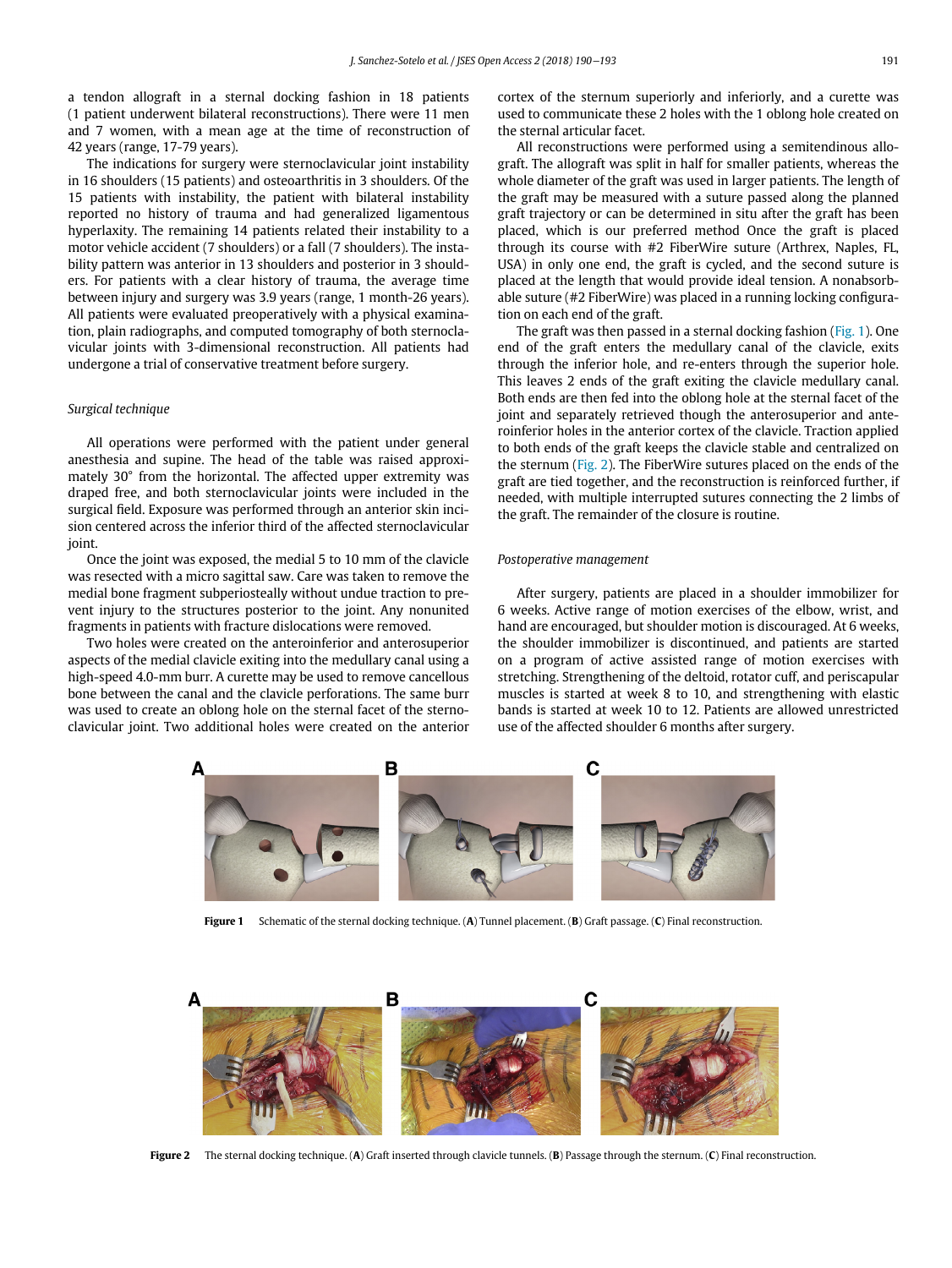<span id="page-2-0"></span>

| танк г |                                                       |  |  |
|--------|-------------------------------------------------------|--|--|
|        | Details of the reconstructions included in this study |  |  |

| Patient | Age<br>(yr) | Sex | Diagnosis      | Preoperative pain grade | <b>FU</b><br>(yr) | Most recent VAS<br>(points) | Most recent ASES<br>(points) | Complications                     |
|---------|-------------|-----|----------------|-------------------------|-------------------|-----------------------------|------------------------------|-----------------------------------|
|         | 50          | M   | Instability    | Severe                  | 5.2               | 2                           | 83                           |                                   |
|         | 61          | M   | Instability    | Moderate                | 3.6               | $\Omega$                    | 91                           |                                   |
| 3       | 40          | F   | Osteoarthritis | Severe                  | 3.1               | 0                           | 98                           |                                   |
|         | 64          | F   | Osteoarthritis | Severe                  | 2.6               | 5                           | 62                           |                                   |
| 5       | 21          | F   | Instability    | Moderate                | 7.8               | 10                          | 25                           | Instability with revision surgery |
| 6       | 45          | M   | Instability    | Severe                  | 10.5              | $\Omega$                    | 100                          |                                   |
|         | 44          | M   | Instability    | Severe                  | 3.1               | 2                           | 85                           |                                   |
| 8       | 32          | M   | Instability    | Mild                    | 8.5               | $\Omega$                    | 100                          |                                   |
| 9       | 48          | F   | Instability    | Moderate                | 8.4               | 0                           | 98                           |                                   |
| 10      | 38          | M   | Instability    | Moderate                | 3.8               |                             | 88                           |                                   |
| 11      | 79          | M   | Instability    | No pain                 | 7.3               |                             | 68                           |                                   |
| 12      | 48          | M   | Instability    | Mild                    | 5.7               | 5                           | 57                           | Instability with revision surgery |
| 13      | 15          | F   | Instability    | Mild                    | 1.0               |                             | 100                          |                                   |
| 14      | 79          | M   | Osteoarthritis | Moderate                | 2.5               |                             | 90                           |                                   |
| 15      | 17          | M   | Instability    | Moderate                | 1.0               | $\Omega$                    | 100                          |                                   |
| 16      | 17          | F   | Instability    | Moderate                | 2.8               | $\Omega$                    | 100                          |                                   |
| 17      | 19          | F   | Instability    | Severe                  | 1.6               |                             | 85                           |                                   |
| 18      | 19          | F   | Instability    | Moderate                | 1.3               | 4                           | 85                           |                                   |
| 19      | 56          | M   | Instability    | Moderate                | 2.6               | 8                           | 50                           | Instability                       |

FU, follow-up; VAS, visual analog scale; ASES, American Shoulder and Elbow Surgeons; M, male; F, female.

#### Evaluation

Patients were evaluated for pain and satisfaction using visual analog scales. Motion, deformity, cosmesis, and stability were assessed on physical examination. Overall, patient-reported outcomes were evaluated using the American Shoulder and Elbow Surgeons (ASES) Standardized Shoulder Assessment Form and the 11-item version of the Disabilities of the Arm, Shoulder and Hand (QuickDASH). Complications and reoperations were also recorded. The median follow-up time was 3 years (range, 1-9 years).

### Statistical analysis

Categorical variables are presented as numbers with proportions and continuous variables as means with ranges, medians with interquartile ranges (IQR), or medians with ranges. The Wilcoxon signed rank test was used to compare medians of paired continuous data. Statistical tests were 2-sided with statistical significance considered at  $P < .05$ .

#### Results

#### Complications and revision surgery

At the most recent follow-up, stability of the sternoclavicular joint had been restored objectively and subjectively in 16 shoulders (84%). The remaining 3 shoulders had persistent instability. In all 3 cases, the direction of instability was anterior. Two patients underwent revision surgery, and subjective and objective stability was achieved in both after the revision procedure. There were no other complications or reoperations ([Table I](#page-2-0)).

# Clinical outcomes

Sternoclavicular joint reconstruction was associated with improved pain. The visual analog scale (VAS) for pain subsided from a median of 5 points preoperatively to 1 point at the most recent follow-up ( $P < .01$ ), with pain being rated as mild or no pain in 15 shoulders. At the most recent follow-up, the median active forward flexion was 165° (IQR, 145°-175°), the median active external rotation was 80° (IQR, 70°-80°), the median QuickDASH score was 11 points (IQR, 0-41 points), and the median ASES score was 88 points (IQR, 62-100 points).

The cosmetic appearance of the shoulder as it relates to the position of the medial end of the clavicle compared with the opposite side was satisfactory in 16 reconstructions (84%), with a median of 10 points (IQR, 9-10 points) on the VAS for overall satisfaction. Before surgery, 7 patients complained of dysphagia, breathing difficulties, or hoarseness, and these symptoms were completely resolved in all 7 patients after surgery.

#### Discussion

The sternoclavicular joint can become a substantial source of symptoms and disability in patients with traumatic injuries, osteoarthritis, or rheumatoid arthritis.<sup>[2,4](#page-3-2),[6,12,](#page-3-0)[16,17](#page-3-1)</sup> When debilitating symptoms persist despite an adequate physical therapy program, surgery may be considered. Chronic instability and painful arthritis of the sternoclavicular joint are typically managed surgically with resection of a small portion of the medial end of the clavicle, with or without ligament reconstruction, or, rarely, temporary plate fixation.[1,7](#page-3-7),[10-12,](#page-3-6)[16,17](#page-3-1)

Various techniques have been described in the literature for reconstruction of the sternoclavicular joint ligaments. <sup>[1,5](#page-3-7)[,7,12](#page-3-5)[,13,16](#page-3-8)</sup> In a biomechanical cadaveric study, Spencer and Kuhn $^{14}$  reported superior properties for a figure-of-8 reconstruction using a semitendinous allograft compared with reconstruction using an intramedullary ligament or the subclavius tendon. Since the publication of that study, several authors have reported the clinical outcome of reconstructing the sternoclavicular ligaments with autograft, allograft, or synthetic ligaments.

Bak et al<sup>[1](#page-3-7)</sup> reported 32 reconstructions using autograft tendon. Mean Western Ontario Shoulder Instability Index scores statistically improved from 44% to 75%, and there were only 2 failures (7.4%), although 40% of the patients reported persistent discomfort and almost 70% complained of donor site morbidity. Sabatini et  $al<sup>12</sup>$  $al<sup>12</sup>$  $al<sup>12</sup>$ reported 10 reconstructions using allograft in a figure-of-8 fashion. Pain improved from a VAS of 7 preoperatively to 1.15 postopera-tively, with improvement in ASES scores as well. Uri et al<sup>[16](#page-3-1)</sup> reported 32 reconstructions using the sternal tendon of the sternocleidomastoid muscle. Pain, Oxford score, and Subjective Shoulder Value significantly improved, and only 2 patients experienced persistent postoperative instability. Petri et  $al^9$  $al^9$  reported 21 reconstructions using a hamstring tendon autograft in a figure-of-8 configuration. No recurrent instability was reported, and there were significant improvements in ASES, QuickDASH, and Single Assessment Numeric